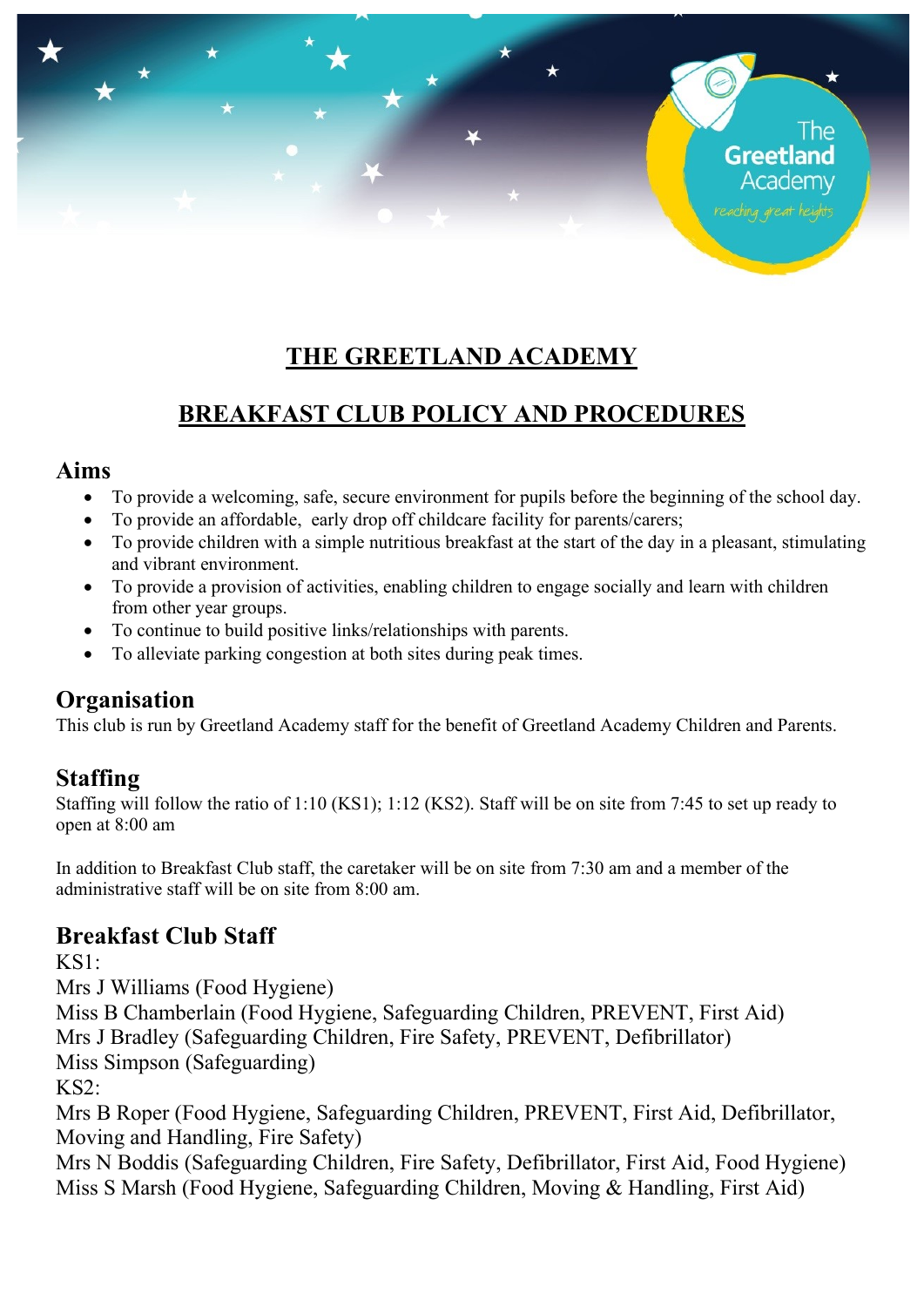### **Contingency Arrangements for Staff Absences and Emergencies**

If a member of staff is absent, they must ring Helen Crowther who will arrange cover. Cover will be provided by alternative school staff.

#### **Booking Arrangements**

Staffing levels may need to fluctuate to meet the staff/pupil ratio therefore bookings will need to be made a week in advance so that staffing levels can be planned and appropriate.

Booking forms are available from the school offices (copy in Appendix 1) and must be returned with full payment for the next week on a Thursday. The register for the following week will be collated on a Friday morning.

#### **Admissions Policy**

In the case of over-subscription a waiting list will be held. Places will be allocated on the following basis: Priority1: Children wanting full time places.

- Priority2: Children who already attend the club and require permanent extra sessions.
- Priority 3: Siblings of children who already attend the club.
- Priority 4: Children requiring part time permanent sessions.
- Priority 5: Children requiring irregular sessions.

### **Costs and Payment**

£3.00 per child per session. (includes breakfast). If your child is in receipt of free school meals or is a pupil premium child then there will be no charge.

Payment is required to be paid half-termly in advance, although termly payments can be arranged if preferred.

Payment should be made to the school offices or via parent pay.

NB.: Absences will be charged for.

Inset days will not be charged for.

A minimum of one month's notice in writing must be given to cancel your child's place at Breakfast Club, otherwise full fees will still be payable. Any number of days from 1 to 5 may be booked, however there must be a regular commitment e.g. every Monday, Tuesday and Friday. It may be possible to pay for the odd extra session but this will be dependent upon availability and cannot be guaranteed. Childcare vouchers are accepted where applicable.

### **Refunds**

Due to the need to pay and book places in advance so that levels of staffing can be organised and food purchased, we will be unable to offer a refund if a child does not attend. However, if the school cancels the club, a refund will be offered or the chance to carry payment forward into the next week.

## **Use of Registers**

Children should enter each site by the main door and report in the main hall. Children will be registered as they are admitted by one of the BC staff on duty. The register will be kept by the BC staff and recorded weekly by the admin staff.

### **Cooking and Serving Facilities:**

- The school hall will be used for preparation and serving food.
- BC staff will be in charge of preparing and serving food and ensuring that facilities are left tidy.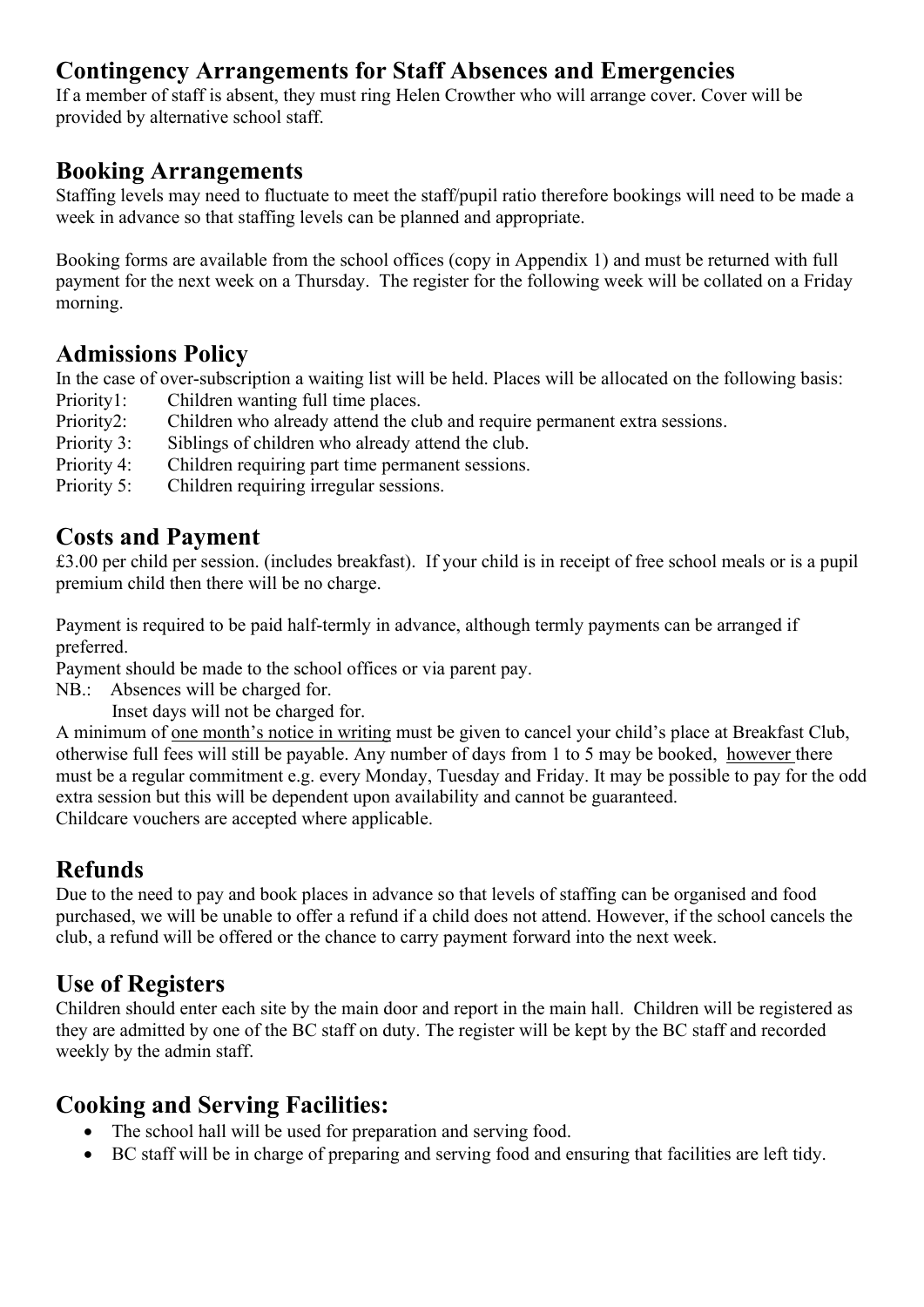#### **Menus:**

- Menus are set by the Catering Manager to ensure they are nutritionally balanced.
- Allergy information will be provided by the Catering Manager
- Breakfast Club staff will consult with the Catering Manager over all food matters/storage of food etc.

### **Organisation**

- Breakfast club will be open to pupils from Reception to Year 6 from 8:00 am and finish at 8:45 for KS1 and 9:00 for KS2.
- Children will be admitted at the main entrance and proceed to the main hall to be registered.
- Parents are asked not to bring their child to breakfast club prior to the start of 8.00 a.m. Persistent abuse of this condition could result in the withdrawal of the place.
- Breakfast will be served as soon as the children arrive and will be brought to the table.
- Once children have finished their breakfast they then take their plates to be cleaned and go to the range of activities available.
- Children will only use the adjacent school toilets.
- Children will need to help with tidying up equipment used at 8:40am at KS1 and 8:55am at KS2 then one of the supervisors will take them to wait outside their classrooms.
- Each child's details, medical conditions, parent contact details and additional emergency contact information are kept in the contacts file in the school office.

#### **Resources**

Breakfast club resources are kept in the cupboards/stores in the dining halls. All electrical equipment must be PAT tested before use, unless new and under 12 months of age.

### **Behaviour**

- Because the Breakfast Club is run by the school, the existing school Behaviour Policy will be followed.
- All incidences are to be recorded in the BC behaviour book.

## **Communication with Parents**

- The school admin are employed to greet your child on arrival and take any messages required for classroom teachers.
- Parents may make appointments with a member of the Senior Management Team to discuss matters/issues pertaining to the Breakfast Club.

## **Safeguarding**

- Parents should drop off children and leave. They should not enter the rest of the school.
- Parents should not use the school car parks and at KS1 the pedestrian access to school should be used, not the driveway.
- In accordance with Safeguarding arrangements, all staff involved in the running of the Breakfast Club, either in a paid or voluntary capacity will have current DBS clearance. These records are held in the school office.
- Breakfast club staff will follow existing school policies and procedures for child protection and the code of conduct.
- Where ICT equipment is used, they must also follow the schools E. Safety policy and procedures.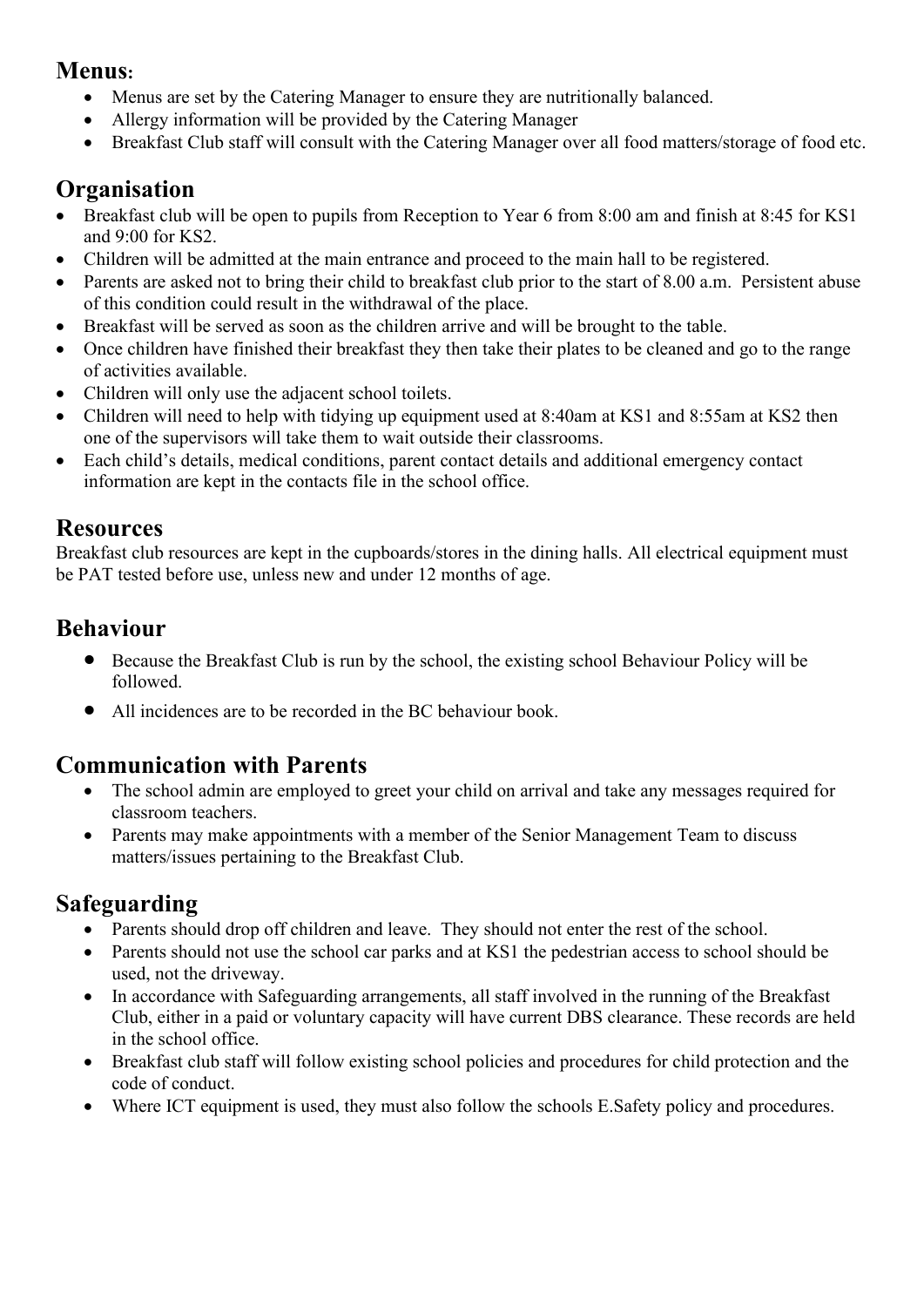### **Fire Procedure**

- In the event of a fire, children and staff will follow the normal school procedures, leaving the building in a calm orderly via the closest exit.
- They will congregate on the field at KS1 and in the bottom playground at KS2.
- The club register should be taken outside and all names checked.
- The school will hold ad-hoc fire practices.

### **Medication/Accidents**

- Inhalers are kept in school were possible. If a child needs an inhaler, a member of the breakfast Club staff will escort the child to the office and observe that the medication has been taken correctly (KS1). At KS2 pupils will have their own inhalers.
- All other medication administered will follow the existing school policy.
- BC staff are aware of the location of first aid kits.
- If your child has an accident whilst at the club, the same procedure will be followed as during the normal school day. i.e.: a first-aider will deal with the injury and the Accident Book completed as necessary. In the event of a head injury you will receive the advice slip. If *any* injury is deemed to be serious you will be contacted and an ambulance called if necessary. Please ensure that the emergency contact numbers school holds are up to date.

#### **Risk Assessment**

A separate risk assessment has been completed for Breakfast Club sessions and activities. Please see attached sheet.

### **Confidentiality of Documents**

Confidential documents are kept in the school office.

## **Cancellation**

The only possible cause for cancellation would be school closure due to adverse weather conditions or problems with the building, e.g. no heating or water supplies. In the event of closure:

- A member of school staff will endeavour to contact individuals by text and on Seesaw before 7:30 am.
- During Adverse weather conditions school closure will be reported on the school's website, the Calderdale council website and Leeds radio.

## **Complaints**

All complaints notified in writing by a parent regarding the Breakfast club will be investigated by a member of the senior management and a record kept of the outcomes.